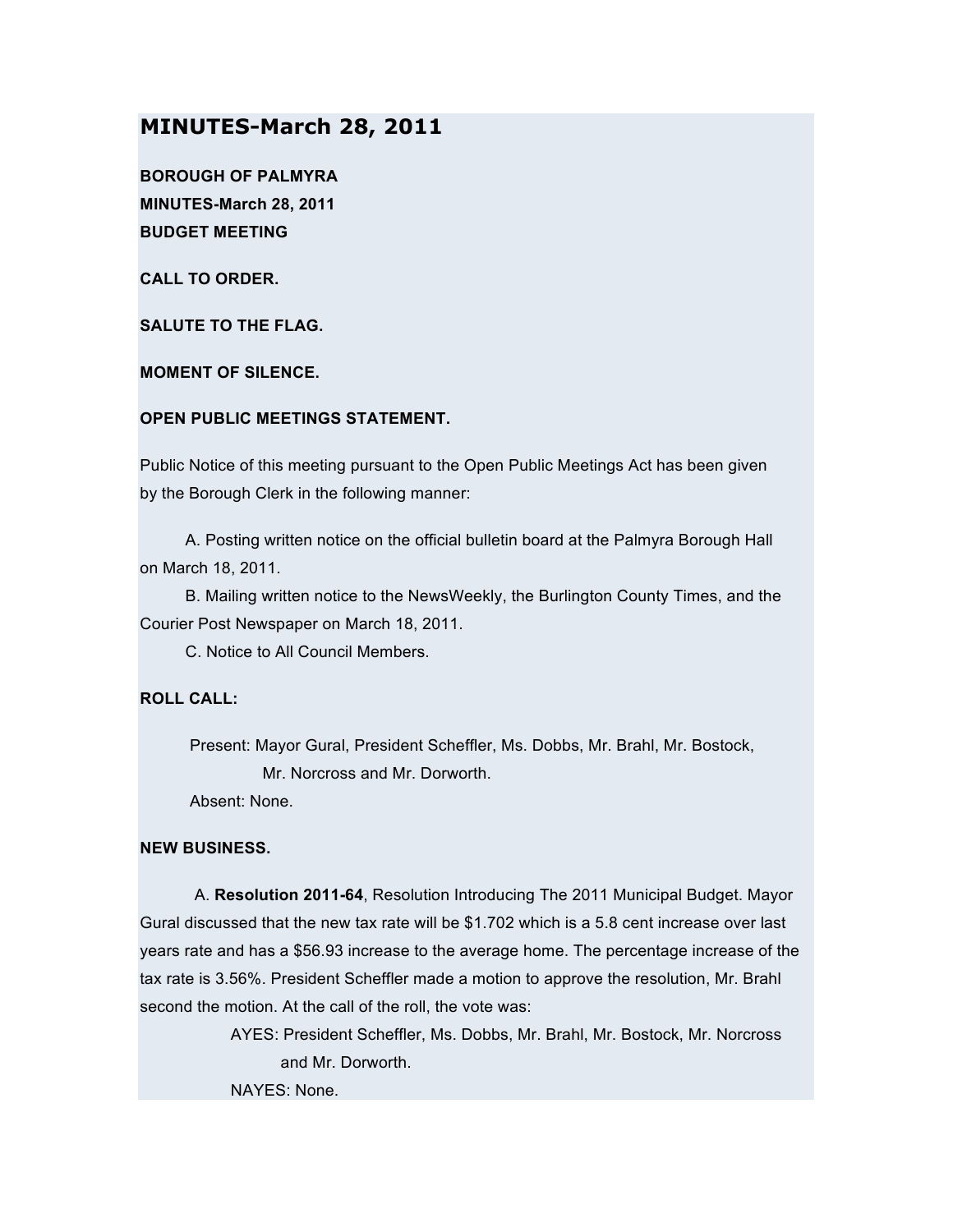B. **Resolution 2011-65**, Resolution Introducing The 2011 BID Budget. Mayor Gural explained that there are some questions from council concerning the BID request and also some questions on the rules and regulations of the BID. Mayor Gural requested that this resolution be postponed until April 11, 2011 meeting.

C. **Resolution 2011-66**, Resolution To Award Contract To Fillit For Leaf Disposal. Mr. Ryan explained that this was same amount as last year and that is was just a continuance and is needed until December, 2011. President Scheffler made a motion to approve the resolution, Ms. Dobbs second the motion. At the call of the roll the vote was:

> AYES: President Scheffler, Ms. Dobbs, Mr. Brahl, Mr. Bostock, Mr. Norcross and Mr. Dorworth.

NAYES: None.

D. **Resolution 2011-67**, Resolution Awarding Contract To Purchase A Vehicle For The Police Department. Mr. Norcross made a motion to approve the resolution, Mr. Brahl second the motion. At the call of the roll, the vote was:

> AYES: President Scheffler, Ms. Dobbs, Mr. Brahl, Mr. Bostock, Mr. Norcross and Mr. Dorworth.

NAYES: None.

E. **Resolution 2011-68**, Resolution Authorizing Surplus of Borough Vehicles. Mr. Rosenberg informed council that one of the vehicles is estimated at \$50,000 and under statue the estimate exceeds the limit and has to be sold at auction. Mayor Gural requested that the camera truck from the sewer authority be removed from the resolution. Mr. Norcross made a motion to approve the resolution, President Scheffler second the motion. At the call of the roll, the vote was:

AYES: President Scheffler, Ms. Dobbs, Mr. Brahl, Mr. Bostock,

Mr. Norcross and Mr. Dorworth.

NAYES: None.

F. **Resolution 2011-69**, Resolution Awarding Contract To YMCA. Mr. Rosenberg discussed with council that this is a lease of a property and that it is generally done by ordinance, provisions under the law to do it be resolution, but it is safer to adopt an ordinance. President Scheffler made a motion to award the contract by Ordinance 2011-9, Mr. Norcross second the motion. At the call of the roll, the vote was:

> AYES: President Scheffler, Ms. Dobbs, Mr. Brahl, Mr. Bostock, Mr. Norcross and Mr. Dorworth.